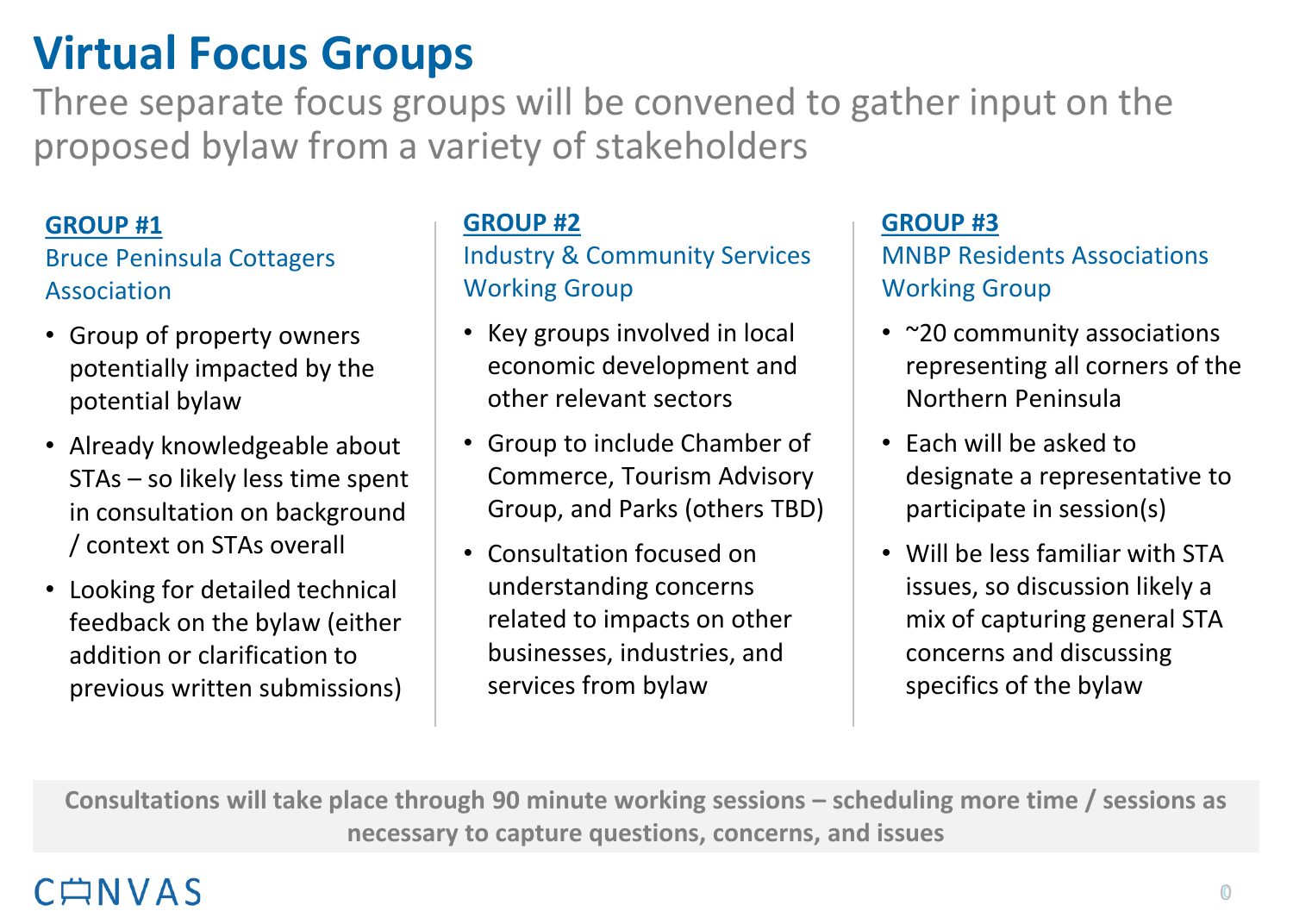# **Online Consultation**

Simultaneously, we will use the municipality's newly created Bang-the-Table portal to gather feedback and input as well

### **Example: MNBP Bang the Table Portal** Mobility Consultation



- Intent is to provide an opportunity for feedback from as broad an audience as possible (whereas the focus groups allow us to get into detail)
- Unlike mobility consultation, portal is likely to take the form of a short survey with some background info on STAs upfront
- Responses will be anonymous, but we will ask some basic demographic information upfront to help us interpret the results

## $C \nrightarrow N V A S$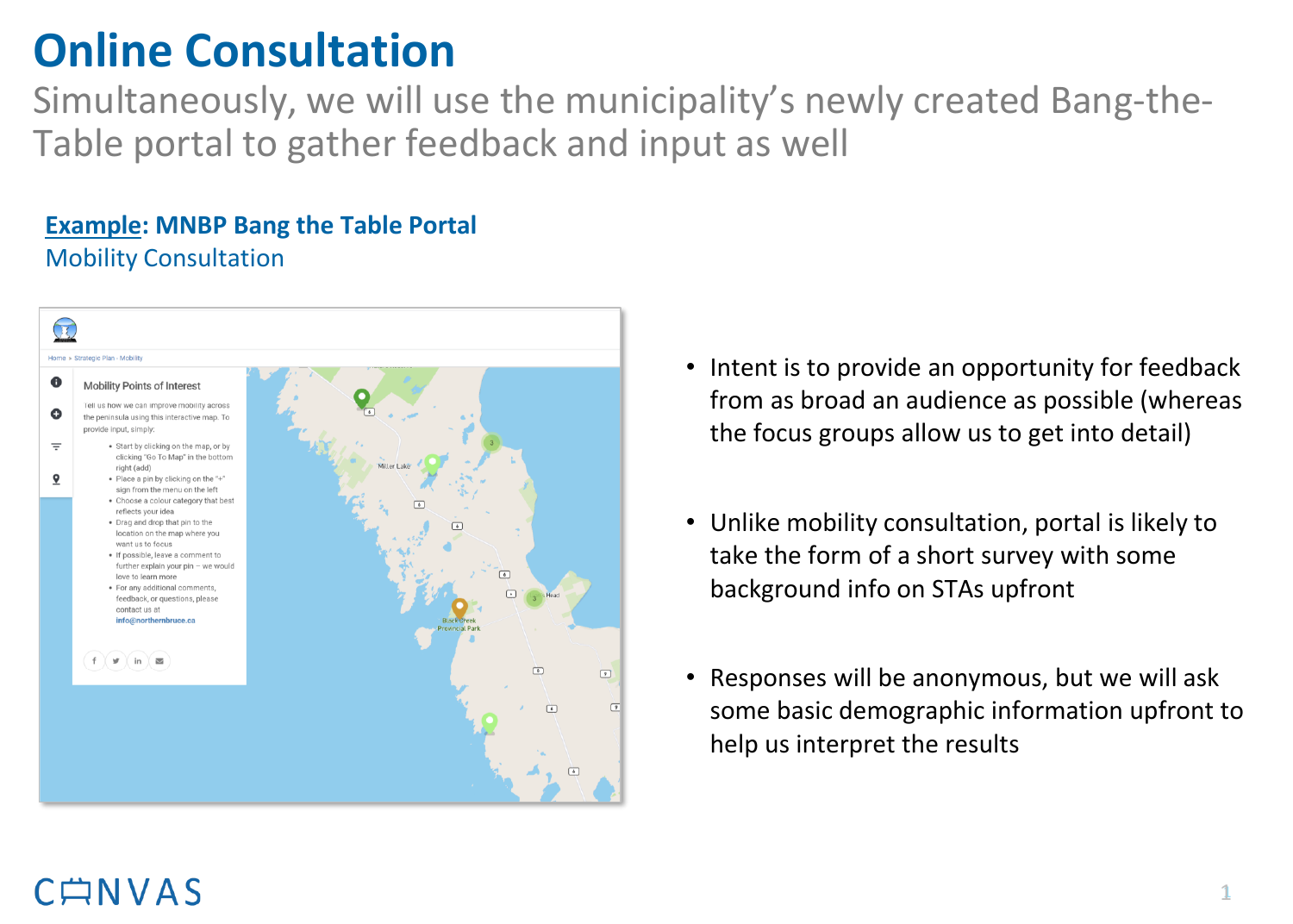# **Proposed Workplan**

The work will take place throughout April, culminating in a report to council on findings in early May



### CONVAS